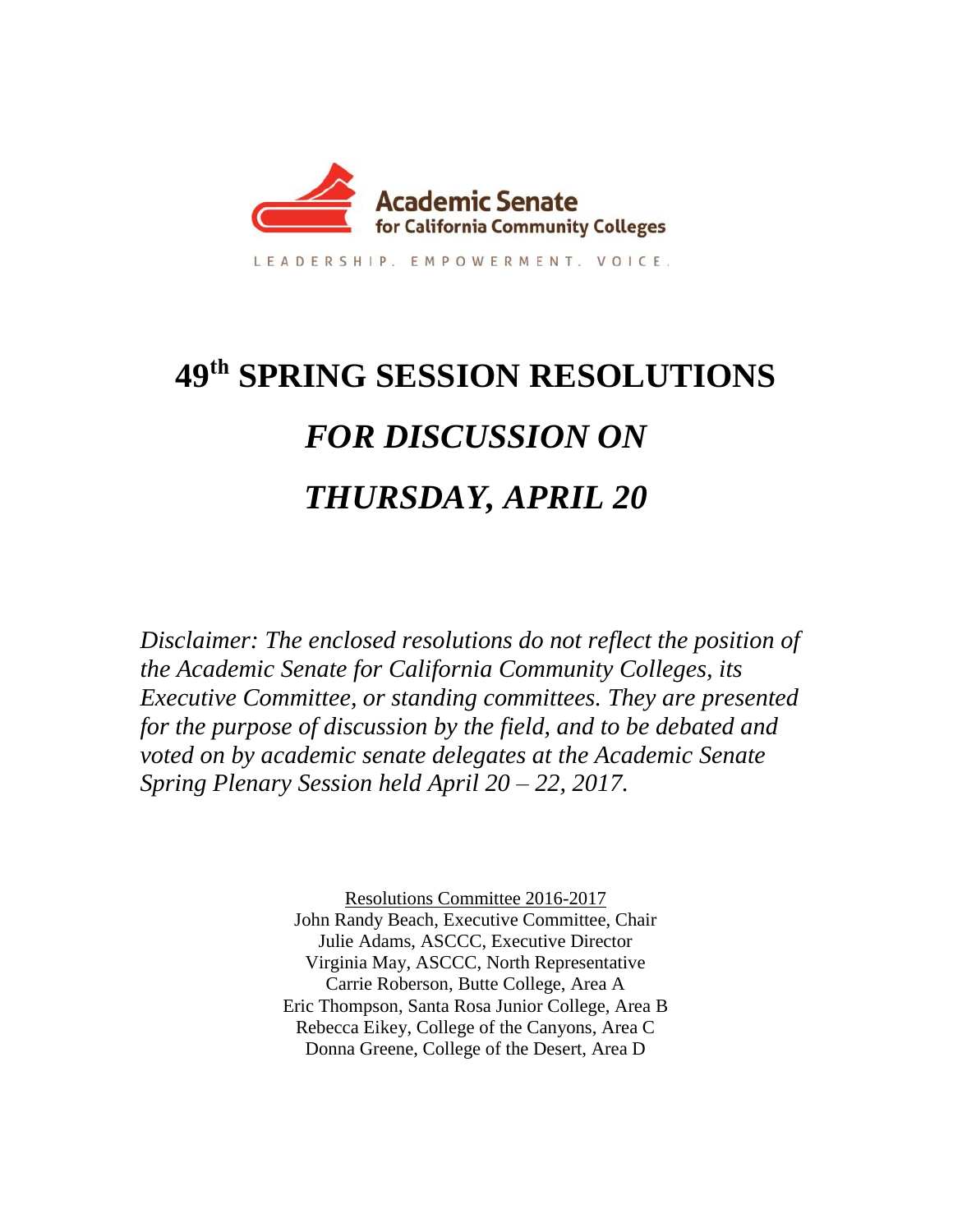# RESOLUTIONS PROCESS OVERVIEW

In order to assure that deliberations are organized, effective, and meaningful, the Academic Senate uses the following resolution procedure:

- Pre-session resolutions are developed by the Executive Committee (through its committees) and submitted to the Pre-Session Area Meetings for review.
- Amendments and new pre-session resolutions are generated in the Area Meetings.
- The Resolutions Committee meets to review all pre-session resolutions and combine, re-word, append, or render moot these resolutions as necessary.
- Members of the Senate meet during the session in topic breakouts and give thoughtful consideration to the need for new resolutions and/or amendments.
- After all Session presentations are finished each day, members meet during the resolution breakouts to discuss the need for new resolutions and/or amendments. Each resolution or amendment must be submitted to the Resolutions Chair before the posted deadlines each day. There are also Area meetings at the Session for discussing, writing, or amending resolutions.
- New resolutions submitted on the second day of session are held to the next session unless the resolution is declared urgent by the Executive Committee.
- The Resolutions Committee meets again to review all resolutions and amendments and to combine, re-word, append, or render moot the resolutions as necessary.
- The resolutions are debated and voted upon in the general sessions on the last day of the Plenary Session.
- All appendices are available on the ASCCC website.

Prior to plenary session, it is each attendee's responsibility to read the following documents:

- Senate Delegate Roles and Responsibilities
- Plenary Session Resolution Procedures
- Resolution Writing and General Advice

New delegates are strongly encouraged to attend the New Delegate Orientation on Thursday morning prior to the first breakout session.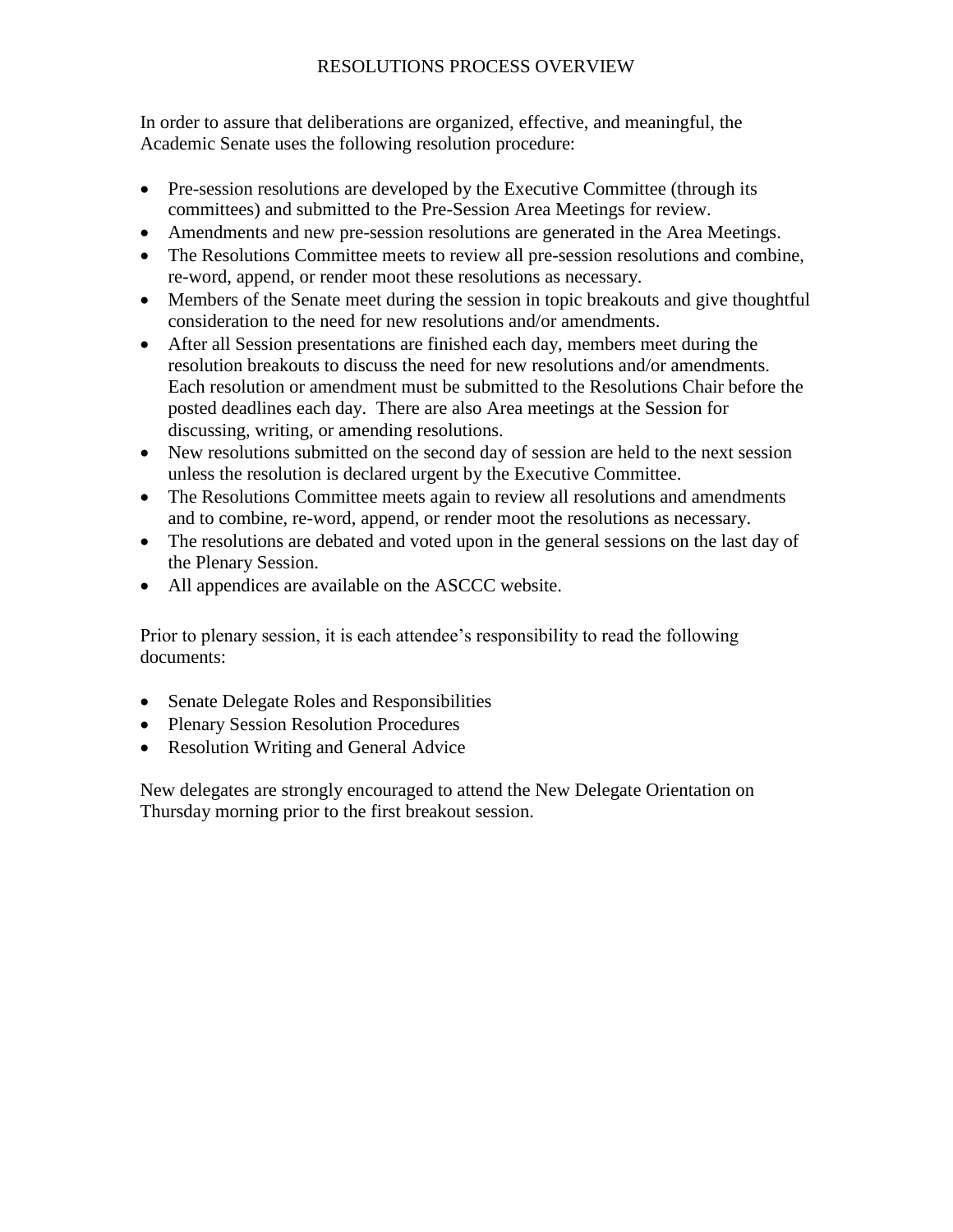The resolutions that have been placed on the Consent Calendar 1) were believed to be noncontroversial, 2) do not potentially reverse a previous position and 3) do not compete with another proposed resolution. Resolutions that meet these criteria and any subsequent clarifying amendments have been included on the Consent Calendar. To remove a resolution from the Consent Calendar, please see the Consent Calendar section of the *Resolution Procedures for the Plenary Session*.

Consent calendar resolutions in the packet are marked with a \* Resolutions submitted at pre-session area meetings are marked with a +

| $*3.01$      | S <sub>17</sub> | Revise the Paper A Re-Examination of Faculty Hiring Processes and      |
|--------------|-----------------|------------------------------------------------------------------------|
|              |                 | Procedures                                                             |
| $*6.01$      | S <sub>17</sub> | Support for AB204 (Medina, January 23, 2017)                           |
| $*7.01$      | <b>S</b> 17     | Improve the Basic Skills Funding Formula                               |
| $*+7.03$     | S17             | <b>CCCApply and Adult Education Schools</b>                            |
| $*9.02$      | S <sub>17</sub> | Adopt the Revised Paper The Course Outline Of Record: A Curriculum     |
|              |                 | Reference Guide                                                        |
| $*10.01$ S17 |                 | Disciplines List – Public Safety                                       |
| $*10.02$ S17 |                 | <b>Faculty Internship Minimum Qualifications in Disciplines Not</b>    |
|              |                 | Requiring a Master's Degree                                            |
| $*10.03$ S17 |                 | Review Experience Definitions for Disciplines Not Requiring A Master's |
|              |                 | Degree                                                                 |
| $*10.04$ S17 |                 | Review Experience Requirements for Disciplines Not Requiring A         |
|              |                 | Master's Degree                                                        |
| $*10.05$ S17 |                 | <b>Equivalency Resources for Local Senates</b>                         |
| $+12.01.017$ |                 | $\alpha$ is the state of the state of $\alpha$ in the state $\alpha$   |

\*+13.01 S17 Support for Federal Funding of Arts and Humanities Programs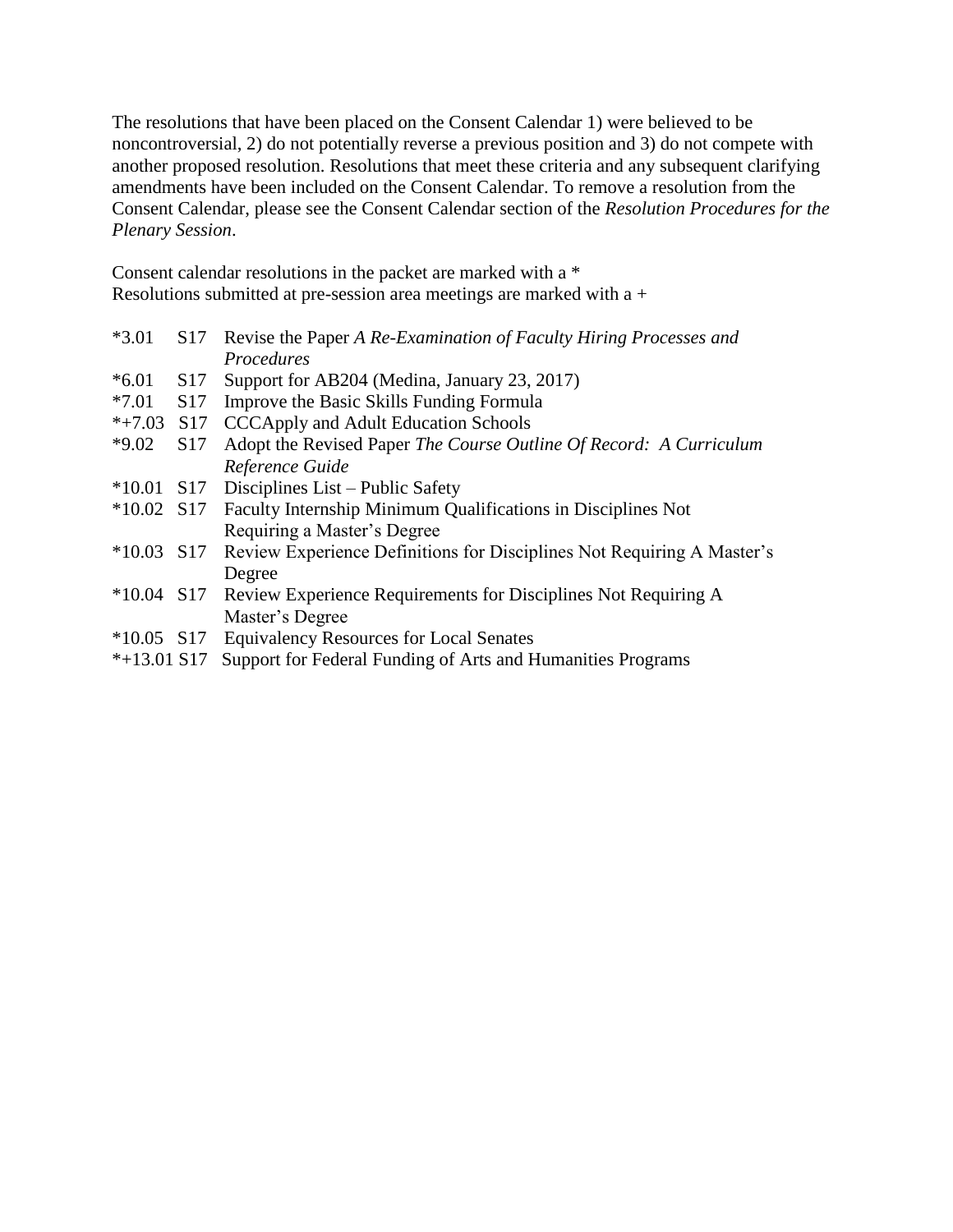# <span id="page-3-0"></span>**Table of Contents**

| 3.0  | $*3.01$<br>3.02<br>3.03 | S17 REVISE THE PAPER A RE-EXAMINATION OF FACULTY HIRING PROCESSES AND PROCEDURES  2<br>S17 SUPPORT FOR STUDENTS WITH DEFERRED ACTION FOR CHILDHOOD ARRIVALS (DACA) STATUS3                                                                                                                            |  |
|------|-------------------------|-------------------------------------------------------------------------------------------------------------------------------------------------------------------------------------------------------------------------------------------------------------------------------------------------------|--|
| 5.0  | 5.01                    |                                                                                                                                                                                                                                                                                                       |  |
| 6.0  |                         |                                                                                                                                                                                                                                                                                                       |  |
| 7.0  | $*7.01$<br>7.02         | S17 ONLINE TRAINING FOR COLLEGE STAFF TO SUPPORT FORMERLY INCARCERATED STUDENTS  6                                                                                                                                                                                                                    |  |
| 9.0  | 9.01<br>*9.02           | S17 UPDATE TO THE EXISTING SLO TERMINOLOGY GLOSSARY AND CREATION OF A PAPER ON STUDENT<br>S17 ADOPT THE REVISED PAPER THE COURSE OUTLINE OF RECORD: A CURRICULUM REFERENCE GUIDE 8                                                                                                                    |  |
|      | 10.0                    | *10.02 S17 FACULTY INTERNSHIP MINIMUM QUALIFICATIONS IN DISCIPLINES NOT REQUIRING A MASTER'S DEGREE 9<br>*10.03 S17 REVIEW EXPERIENCE DEFINITIONS FOR DISCIPLINES NOT REQUIRING A MASTER'S DEGREE  10<br>*10.04 S17 REVIEW EXPERIENCE REQUIREMENTS FOR DISCIPLINES NOT REQUIRING A MASTER'S DEGREE 10 |  |
| 11.0 | 11.01<br>11.02          |                                                                                                                                                                                                                                                                                                       |  |
| 13.0 |                         |                                                                                                                                                                                                                                                                                                       |  |
|      | 17.0<br>17.01<br>17.02  | S17 ACADEMIC SENATE INVOLVEMENT IN AND SIGN-OFF ON GRANTS AND INITIATIVE PLANS 13<br>S17 ADEQUATE SUPPORT AND A DESIGNATED POINT PERSON FOR FORMERLY INCARCERATED STUDENTS 14                                                                                                                         |  |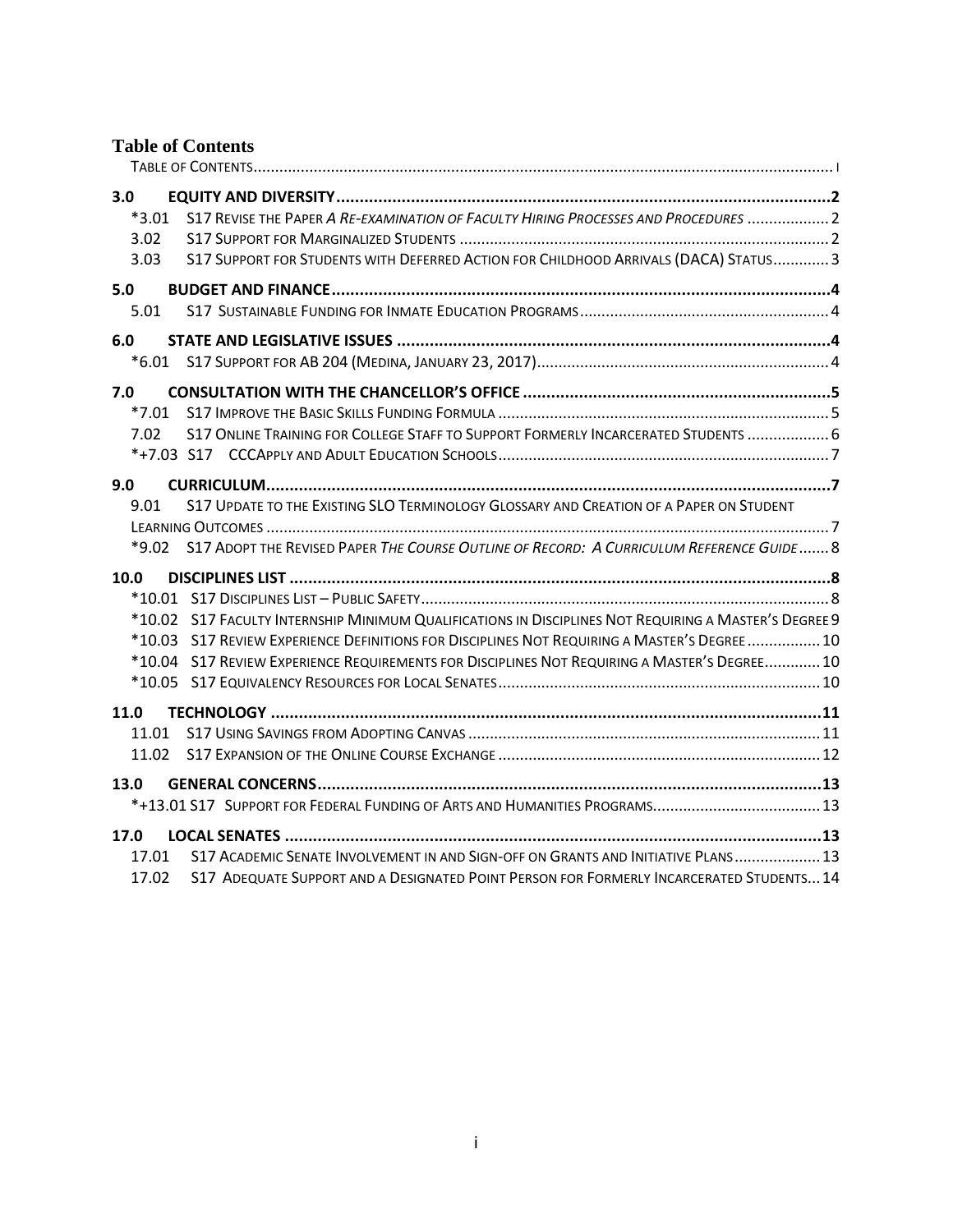#### <span id="page-4-0"></span>**3.0 EQUITY AND DIVERSITY**

#### <span id="page-4-1"></span>**\*3.01 S17 Revise the Paper** *A Re-examination of Faculty Hiring Processes and Procedures*

Whereas, The most recent Academic Senate for California Community Colleges paper on faculty hiring, *A Re-examination of Faculty Hiring Processes and Procedures<sup>1</sup>* , was adopted in Fall 2000, and it is good practice to regularly review and reevaluate professional standards regarding the hiring processes and procedures for all faculty;

Whereas, Awareness of the importance of developing faculty hiring processes to increase the diversity of candidates applying and being interviewed for full-time faculty positions has become more significant throughout the system, including the drafting and recent release by the Chancellor's Office of the *Equal Employment Opportunity (EEO) and Diversity Best Practices Handbook*,<sup>2</sup> which provides an explanation of the recently-adopted, multiple methods allocation model for EEO funding and model practices for addressing the nine multiple methods described in the allocation model; and

Whereas, The report from the Board of Governors' Task Force on Workforce, Job Creation, and a Strong Economy included recommendations to expand the pool of potential career and technical education (CTE) faculty with industry experience, and subsequent efforts by the ASCCC and the Chancellor's Office CTE Minimum Qualifications Task Force have been made to assist colleges to be more flexible when hiring CTE faculty while maintaining high academic and professional standards;

Resolved, That the Academic Senate for California Community Colleges update the paper *A Reexamination of Faculty Hiring Processes and Procedures* and bring it to the Spring 2018 Plenary Session for discussion and possible adoption.

Contact: Randy Beach, Equity and Diversity Action, and John Freitas, Standards and Practices

# <span id="page-4-2"></span>**3.02 S17 Support for Marginalized Students**

Whereas, The Academic Senate for California Community Colleges (ASCCC) embraces equity principles for all in its Values Statement<sup>3</sup> which states that the ASCCC "works to empower faculty from diverse backgrounds and experiences in order to promote inclusiveness and equity in all of their forms" and supports this same principle as applied to all students and staff;

Whereas, Recent actions and rhetoric by federal government officials and the president of the United States have resulted in escalating concerns and fears on the part of students who identify with traditionally marginalized identities including, but not limited to, LGBTQIA+ students, students who may belong to targeted religious groups, undocumented immigrant students, or students with Deferred Action for Childhood Arrivals (DACA) status; and

<sup>1</sup> <http://asccc.org/papers/re-examination-faculty-hiring-processes-and-procedures>

<sup>2</sup> [http://californiacommunitycolleges.cccco.edu/Portals/0/Reports/2016-EEO-and-Diversity-](http://californiacommunitycolleges.cccco.edu/Portals/0/Reports/2016-EEO-and-Diversity-Handbook-ADA.pdf)[Handbook-ADA.pdf](http://californiacommunitycolleges.cccco.edu/Portals/0/Reports/2016-EEO-and-Diversity-Handbook-ADA.pdf)

<sup>3</sup> <http://www.asccc.org/about/values-statement>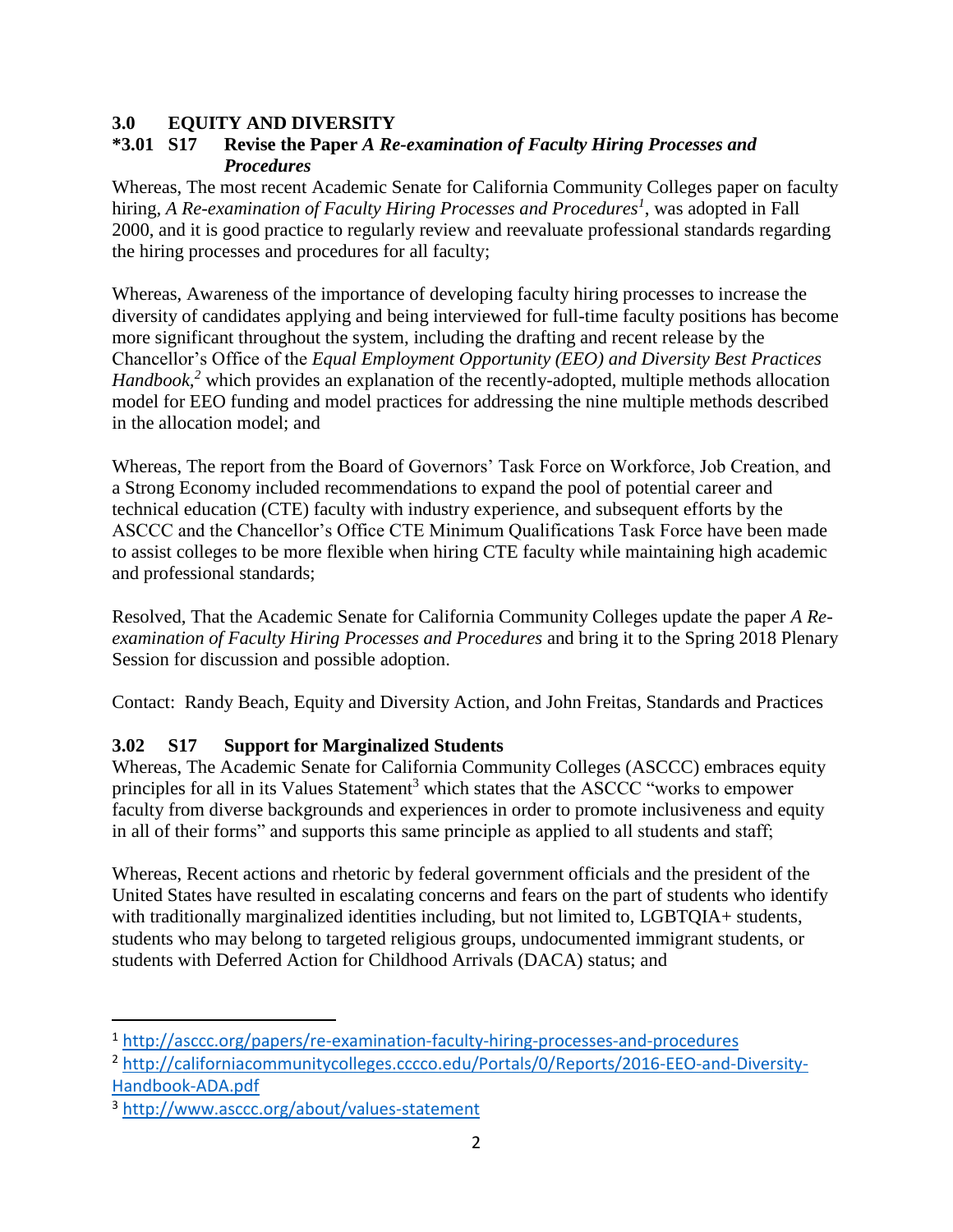Whereas, College and local senate leaders who wish to address the concerns of students but are uncertain as to the impact of passing local resolutions declaring their campuses to be "sanctuary" campuses including consideration of the liabilities and restrictions that self-designation may cause;

Resolved, That the Academic Senate for California Community Colleges support the guiding principles set forth by Chancellor Eloy Ortiz Oakley in the December 6, 2016, press release "California Community Colleges Chancellor's Office Provides Guidance Related to Undocumented Students"<sup>4</sup> that states that "California Community Colleges are open to all students who meet the minimum requirements for admission, regardless of immigration status";

Resolved, That the Academic Senate for California Community Colleges work with the Chancellor's Office to provide legal guidance to colleges considering passing resolutions expressing support for marginalized student populations including, but not limited to, LGBTQIA+ students, students belonging to targeted religious groups, undocumented immigrant students, and Deferred Action for Childhood Arrivals (DACA) students; and

Resolved, That the Academic Senate for California Community Colleges encourage local senates to engage in dialog with other constituent groups in order to best show support for all students and to promote the ASCCC goals of inclusiveness and equity by supporting equal opportunities and equal human dignity for all.

Contact: Martin Ramey, Mt. San Antonio College, Equity and Diversity Action

#### <span id="page-5-0"></span>**3.03 S17 Support for Students with Deferred Action for Childhood Arrivals (DACA) Status**

Whereas, Faculty throughout the country are concerned about the reported potential ending of the Deferred Action for Childhood Arrivals (DACA) program, which has allowed undocumented immigrants who were brought to the United States before their 16th birthday prior to June 2007 to remain in the United States under specific conditions and to apply for renewal of this program every two years;

Whereas, To be eligible for the DACA program, applicants must have demonstrated lawful conduct, and must be either currently enrolled in school, be a high school graduate, or be honorably discharged from the military<sup>5</sup>;

Whereas, Significant numbers of DACA students have attended and continue to attend California community colleges; and

<sup>4</sup>[http://californiacommunitycolleges.cccco.edu/Portals/0/DocDownloads/PressReleases/DEC20](http://californiacommunitycolleges.cccco.edu/Portals/0/DocDownloads/PressReleases/DEC2016/PR-Principles-12-5-16-FINAL.pdf) [16/PR-Principles-12-5-16-FINAL.pdf](http://californiacommunitycolleges.cccco.edu/Portals/0/DocDownloads/PressReleases/DEC2016/PR-Principles-12-5-16-FINAL.pdf)

<sup>5</sup> [https://www.uscis.gov/humanitarian/consideration-deferred-action-childhood-arrivals](https://www.uscis.gov/humanitarian/consideration-deferred-action-childhood-arrivals-daca#guidelines)[daca#guidelines](https://www.uscis.gov/humanitarian/consideration-deferred-action-childhood-arrivals-daca#guidelines)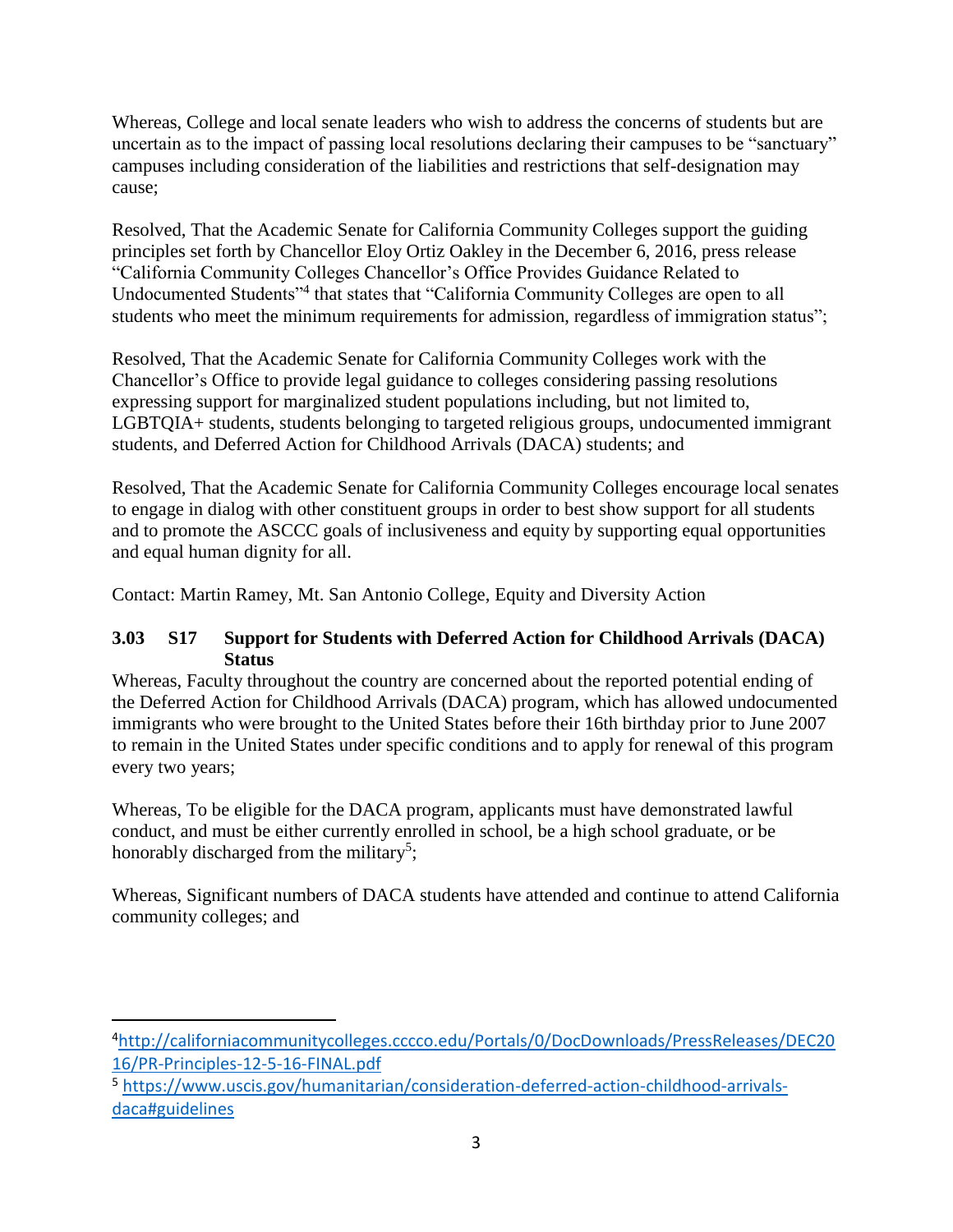Whereas, DACA students are representative of the students on whom the future of the State of California depends, and their removal from California and the United States would be a devastating loss;

Resolved, That the Academic Senate for California Community Colleges affirm its support for students with Deferred Action for Childhood Arrivals status in the California community college system, the other segments of education in California, and across the nation and convey this affirmation to the Chancellor of the California Community Colleges, the Board of Governors, and other interested stakeholders both in the State of California and nationally.

Contact: Executive Committee

#### <span id="page-6-0"></span>**5.0 BUDGET AND FINANCE**

#### <span id="page-6-1"></span>**5.01 S17 Sustainable Funding for Inmate Education Programs**

Whereas, SB1391 (2014, Hancock) waives the open course requirement for community college courses offered in state correctional facilities;

Whereas, As of Academic Year 2016-17, 16 pilot colleges began delivering face-to-face courses inside 32 of the state's 35 correctional facilities;

Whereas, Pilot colleges that are delivering instruction in support of academic programs in state correctional facilities express concern that the courses they are offering might be vulnerable during budgetary cuts or when the colleges are at or exceeding growth caps; and

Whereas, The current practice of categorically funded programs mitigates the impact of budget cuts and local budgetary decisions on the most vulnerable special populations of students;

Resolved, That the Academic Senate for California Community Colleges urge local academic senates to recognize that serving incarcerated students within the college's service area is a part of the college's mission and should be valued and prioritized as other student populations;

Resolved, That the Academic Senate for California Community Colleges acknowledge that incarcerated students are among the most disenfranchised of the California community college student populations; and

Resolved, That the Academic Senate for California Community Colleges work with the Chancellor's Office to establish a plan for sustaining the provision of in-person community college courses inside the state's correctional facilities independent of economic fluctuation.

Contact: Cleavon Smith, Equity and Diversity Action, Executive Committee

#### <span id="page-6-2"></span>**6.0 STATE AND LEGISLATIVE ISSUES**

#### <span id="page-6-3"></span>**\*6.01 S17 Support for AB 204 (Medina, January 23, 2017)**

Whereas, The implementation of the Seymour-Campbell Student Success Act in 2012, enshrined in California Education Code §76300, called for a process that revokes a student's Board of Governors fee waiver in certain instances where the student fails to meet adequate markers of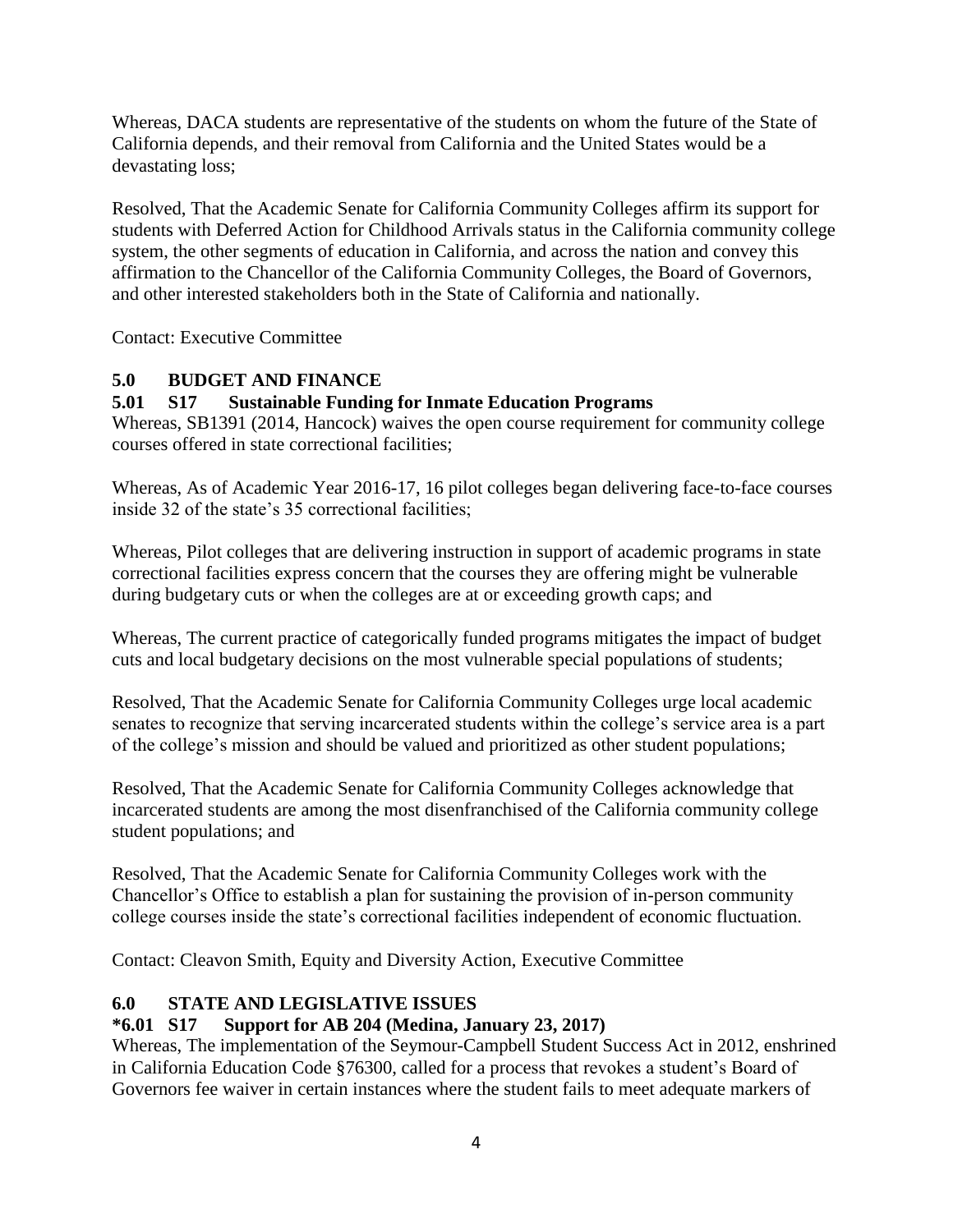progress toward completion;

Whereas, The Seymour-Campbell Student Success Act of 2012 requires colleges to afford students an appeals process when the fee waiver is revoked but the due process procedures of colleges vary widely across the state;

Whereas, Students in urban centers of the state may elect to enroll at a different community college district and re-apply for a fee waiver to start anew, an opportunity that is not readily available to students in rural areas of the state; and

Whereas, AB 204 (Medina, January 23, 2017) seeks to amend California Education Code §76300 that defines the due process considerations when a Board of Governors fee waiver is revoked as:

*(C) To ensure that students are not unfairly impacted by the requirements of subparagraph (A) of paragraph (1):*

*(i) At least once every three years, the board of governors shall review and approve any due process standards adopted to appeal the loss of a fee waiver under this section. (ii) At least once every three years, each community college district shall examine the impact of the requirements of subparagraph (A) of paragraph (1) and determine whether they have had a disproportionate impact on a specific class of students. If a disproportionate effect is found, the community college district shall include steps to address that impact in a student equity plan.*

*(iii) If the board of governors adopt any due process standards to appeal the loss of a fee waiver under this section, those standards shall also require a community college district to allow for an appeal due to hardship based on geographic distance from an alternative community college at which the student would be eligible for a fee waiver,*

Resolved, That the Academic Senate for California Community Colleges support AB 204 (Medina, January 23, 2017) and communicate that support to the legislature and other constituents as appropriate.

Contact: Wendy Brill-Wynkoop, College of the Canyons, Legislative and Advocacy

#### <span id="page-7-0"></span>**7.0 CONSULTATION WITH THE CHANCELLOR'S OFFICE**

#### <span id="page-7-1"></span>**\*7.01 S17 Improve the Basic Skills Funding Formula**

Whereas, Assembly Budget Bill 1602 (2016, Committee on Budget) established the Student Success for Basic Skills Program, which establishes new basic skills funding formulas, replacing those in place for the Basic Skills Initiative;

Whereas, The basic skills funding formula legislated by AB 1602 (2016, Committee on Budget) includes the following weighted factors:

a. "The percentage of students receiving a Board of Governors fee waiver who first enrolled in a course below transfer level in English, mathematics, or English as a second language, or any combination of these, and subsequently completed a collegelevel course in the same subject within one year and within two years. This factor shall comprise 50 percent of the allocation formula.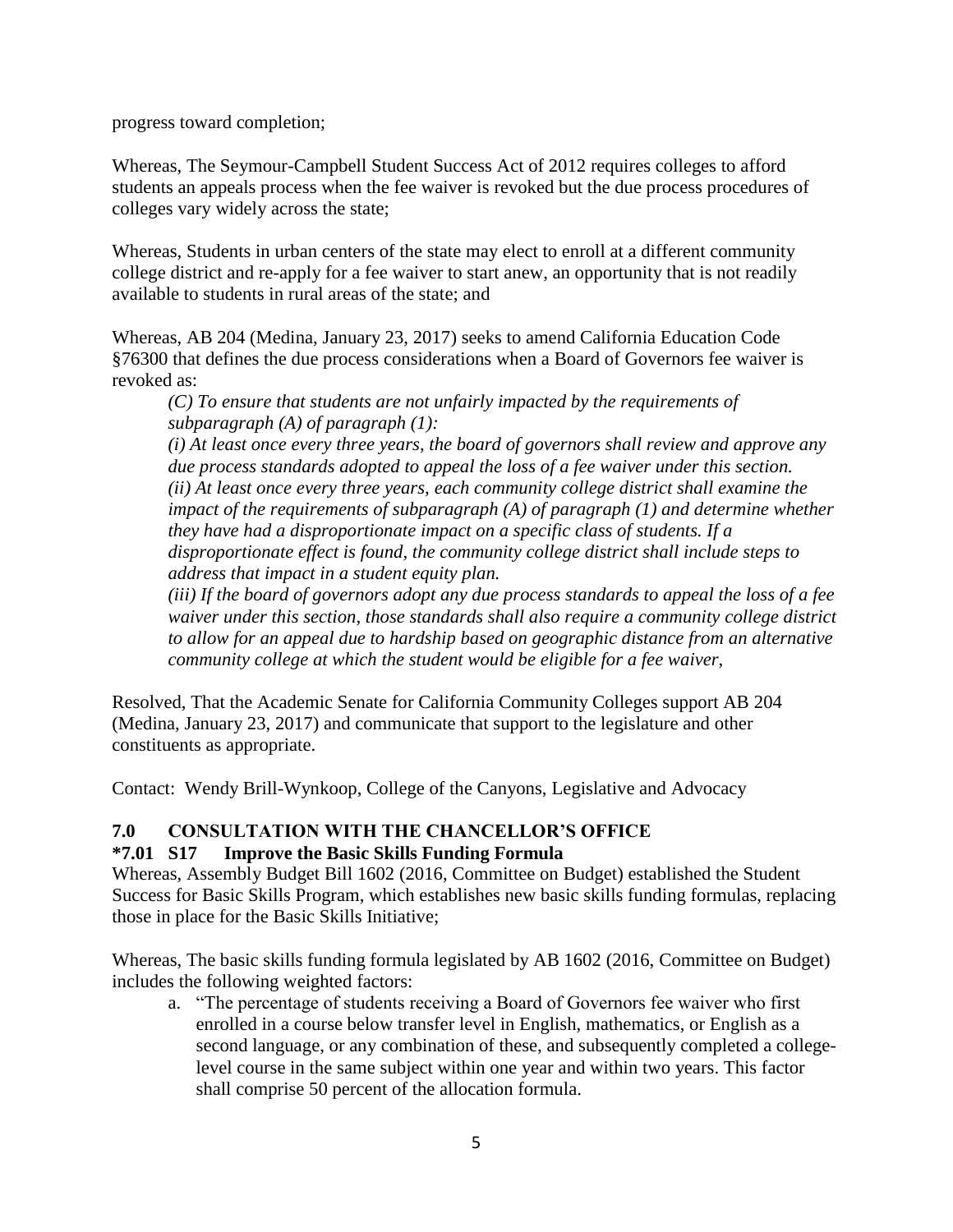- b. The percentage of students receiving a Board of Governors fee waiver. This factor shall comprise 25 percent of the formula.
- c. The percentage of basic skills full-time equivalent students in courses offered by that community college district using evidence-based practices and principles [as specified]. This factor shall comprise 25 percent of the formula";

Whereas, The legislated funding formula excludes the ability of a college to count noncredit students because noncredit students, who generated 38% of system FTES in basic skills<sup>6</sup> between 2013-2016, do not apply for financial aid and cannot be determined eligible to receive the Board of Governors fee waiver; and

Whereas, The formula also excludes many noncredit and credit basic skills students who may be seeking literacy skills rather than pre-collegiate skills, and are not, therefore, completing a college-level course in the same subject within either one year or within two years, and the formula necessitates a measurement of courses utilizing evidence-based practices, something that likely varies between sections of the same course, and that this discrepancy is not currently measured;

Resolved, That the Academic Senate for California Community Colleges work with the Chancellor's Office to propose an alternate funding formula that includes college efforts to improve basic skills for students through noncredit courses and for student goals that differ from the goals of college degree attainment and transfer.

Contact: Cheryl Aschenbach, Executive Committee

#### <span id="page-8-0"></span>**7.02 S17 Online Training for College Staff to Support Formerly Incarcerated Students**

Whereas, The Student Mental Health Program, a partnership between the California Community Colleges' Chancellor's Office and the Foundation for California Community Colleges, offers online training courses that simulate interactions in real situations between students and staff for any community college employee or student in order to improve the mental health outcomes for individuals, families, and communities;

Whereas, The online training courses currently available to community college employees and students consist of modules that simulate encounters with veterans, LGBTQIA+ students, and students broadly identified as "At Risk", but do not provide simulations specifically designed to work with formerly incarcerated students; and

Whereas, Formerly incarcerated students face serious mental health challenges when re-entering society and attempting to navigate through the California's community colleges;

Resolved, That the Academic Senate for California Community Colleges urge the Chancellor's Office and the Foundation for California Community Colleges, mental health providers, and relevant service providers who work specifically with formerly incarcerated populations to

<sup>6</sup> http://datamart.cccco.edu/Students/FTES\_Summary.aspx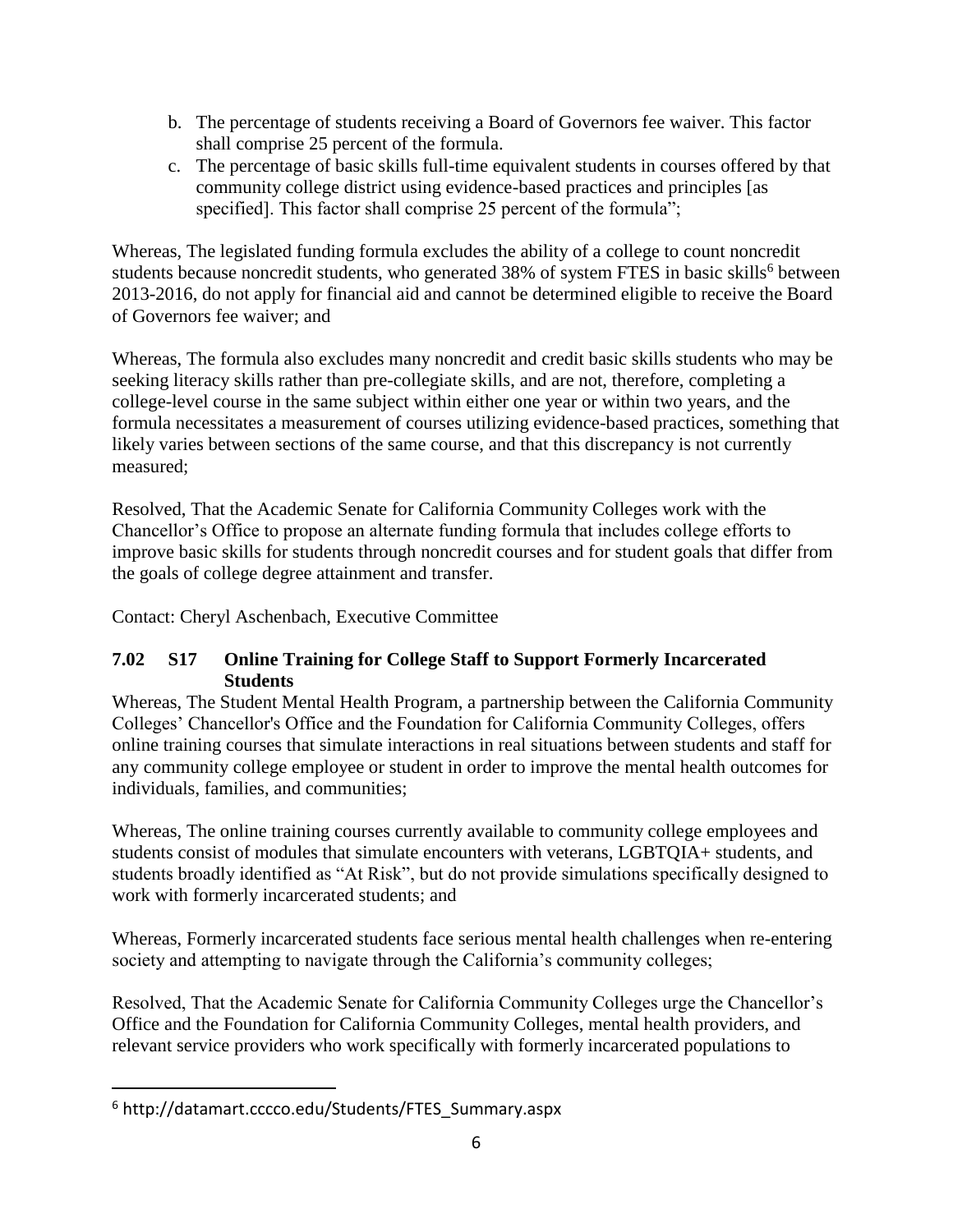develop online training courses that include simulated interactions between students and staff to help the college community be responsive to and supportive of the mental health of formerly incarcerated students and improve their success outcomes.

Contact: Cleavon Smith, Diversity and Action Committee, Executive Committee

# <span id="page-9-0"></span>**\*+7.03 S17 CCCApply and Adult Education Schools**

Whereas, The California Community Colleges System uses a common application tool known as CCCApply which serves all new students applying to the colleges;

Whereas, CCCApply has capability to indicate the high school(s) that prospective students have attended which facilitates data collection that is used in increasing student success statewide;

Whereas, AB 104 (2015, Committee on Budget) created the Adult Education Block Grant, which mandates alignment between California community colleges and adult education schools throughout the state, yet the two systems do not yet share a common data system which would facilitate tracking and data collection that could support student success; and

Whereas, Lack of such common data system results in the inability to track accurately the movement of students between adult education schools and California community colleges;

Resolved, That the Academic Senate for California Community Colleges work with the Chancellor's Office to modify CCCApply to include the capability to indicate the specific adult education school(s) that a prospective student has attended; and

Resolved, That the Academic Senate for California Community Colleges work with the Chancellor's Office to use this modification to improve the data collection of students transferring between the California community colleges and adult education schools.

Contact: Leigh Anne Shaw, Skyline College, Area B

# <span id="page-9-1"></span>**9.0 CURRICULUM**

#### <span id="page-9-2"></span>**9.01 S17 Update to the Existing SLO Terminology Glossary and Creation of a Paper on Student Learning Outcomes**

Whereas, The Academic Senate for California Community Colleges (ASCCC) approved at its Spring 2016 plenary session resolution 9.06, which states that the ASCCC should "urge local senates to ensure that institutional decisions regarding student learning outcomes assessment are understood to be a curricular matter and therefore institutions should consult collegially with local senates;"

Whereas, The development of student learning outcomes (SLOs) is a potentially useful tool for faculty to develop educational programs and course outlines of record, as well as an important part of accreditation requirements, including the requirement that colleges review disaggregated SLO data; and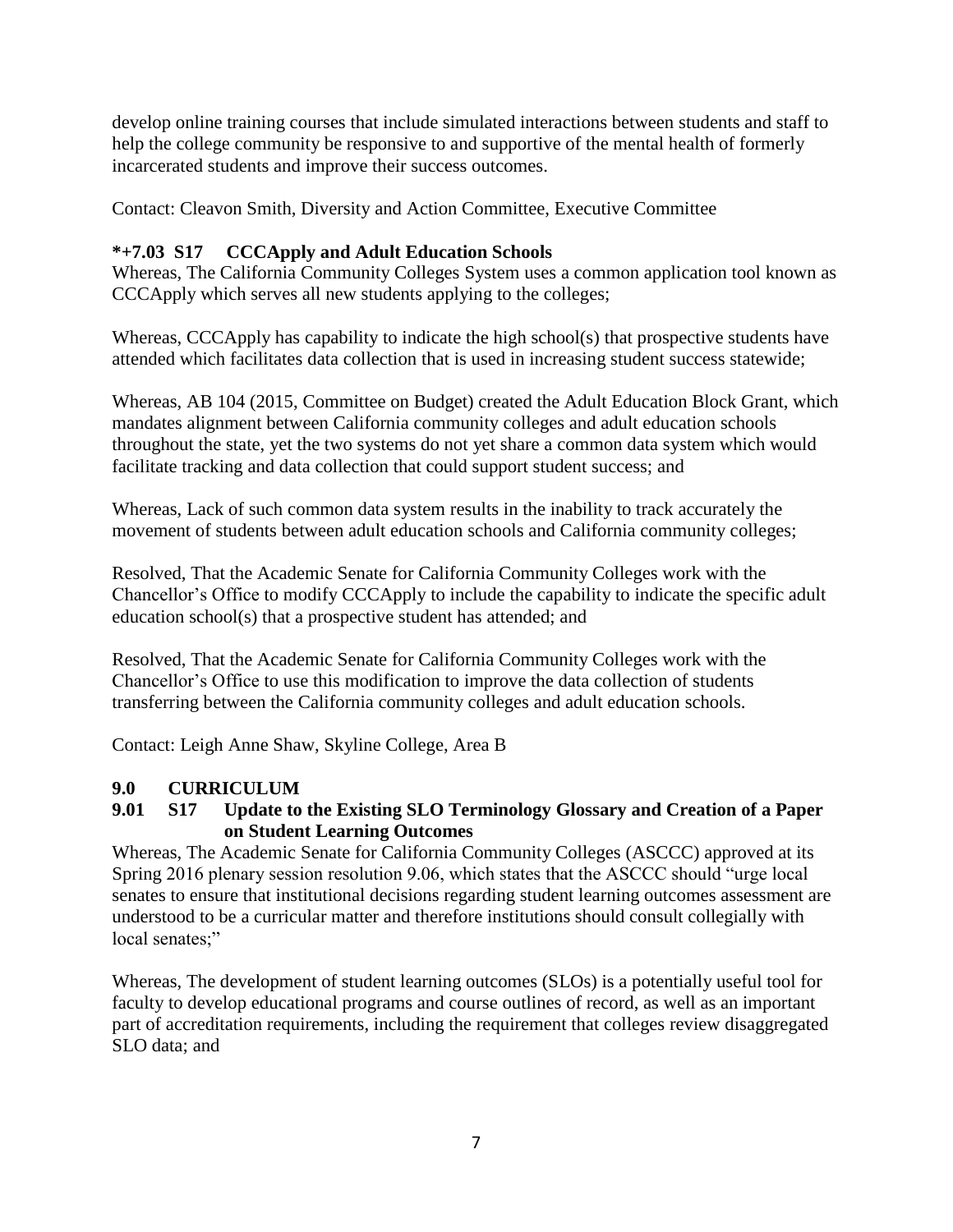Whereas, The creation and assessment of SLOs have curricular implications that are not always understood by faculty, lead to confusion and reservations toward collecting and using SLO data, and go beyond the goal of compliance with accreditation standards;

Resolved, That the Academic Senate for California Community Colleges update its white paper SLO Terminology Glossary: A Resource for Local Senates (2009)<sup>7</sup>; and

Resolved, That the Academic Senate for California Community Colleges create a paper on effective practices for student learning outcomes assessment and present that information to the field at the Fall 2018 plenary session.

Contact: Dolores Davison, Curriculum Committee, Executive Committee

#### <span id="page-10-0"></span>**\*9.02 S17 Adopt the Revised Paper** *The Course Outline of Record: A Curriculum Reference Guide*

Whereas, Resolution 9.06 S14 directed the Academic Senate for California Community Colleges to "update *The Course Outline of Record: A Curriculum Reference Guide* to more accurately reflect the current curriculum processes, guidelines, and requirements and present it for adoption at the Spring 2016 Plenary Session.";

Resolved, That the Academic Senate for California Community Colleges adopt the paper The Course Outline of Record: A Curriculum Reference Guide and disseminate the paper to local senates and curriculum committees upon its adoption.

Contact: Dolores Davison, Curriculum Committee, Executive Committee Appendix A: *The Course Outline of Record: A Curriculum Reference Guide*<sup>8</sup>

# <span id="page-10-1"></span>**10.0 DISCIPLINES LIST**

 $\overline{a}$ 

# <span id="page-10-2"></span>**\*10.01 S17 Disciplines List – Public Safety**

Whereas, Oral and written testimony given through the consultation process used for the review of minimum qualifications for faculty in the California community colleges, known as the "Disciplines List," supported the following addition of the Public Safety discipline:

*Any bachelor's degree and two years of professional experience, or an associate's degree and six years of professional experience;* and

Whereas, The Executive Committee of the Academic Senate for California Community Colleges has reviewed the proposal and deemed that the process outlined in the "Disciplines List Revision Handbook" was followed;

Resolved, That the Academic Senate for California Community Colleges recommend that the California Community Colleges Board of Governors adopt the proposed addition to the "Disciplines List" for Public Safety.

<sup>7</sup> <http://www.asccc.org/papers/slo-terminology-glossary-resource-local-senates>

<sup>8</sup> [http://www.asccc.org/sites/default/files/Appendix%20A\\_\\_COR%20Paper%20.docx](http://www.asccc.org/sites/default/files/Appendix%20A__COR%20Paper%20.docx)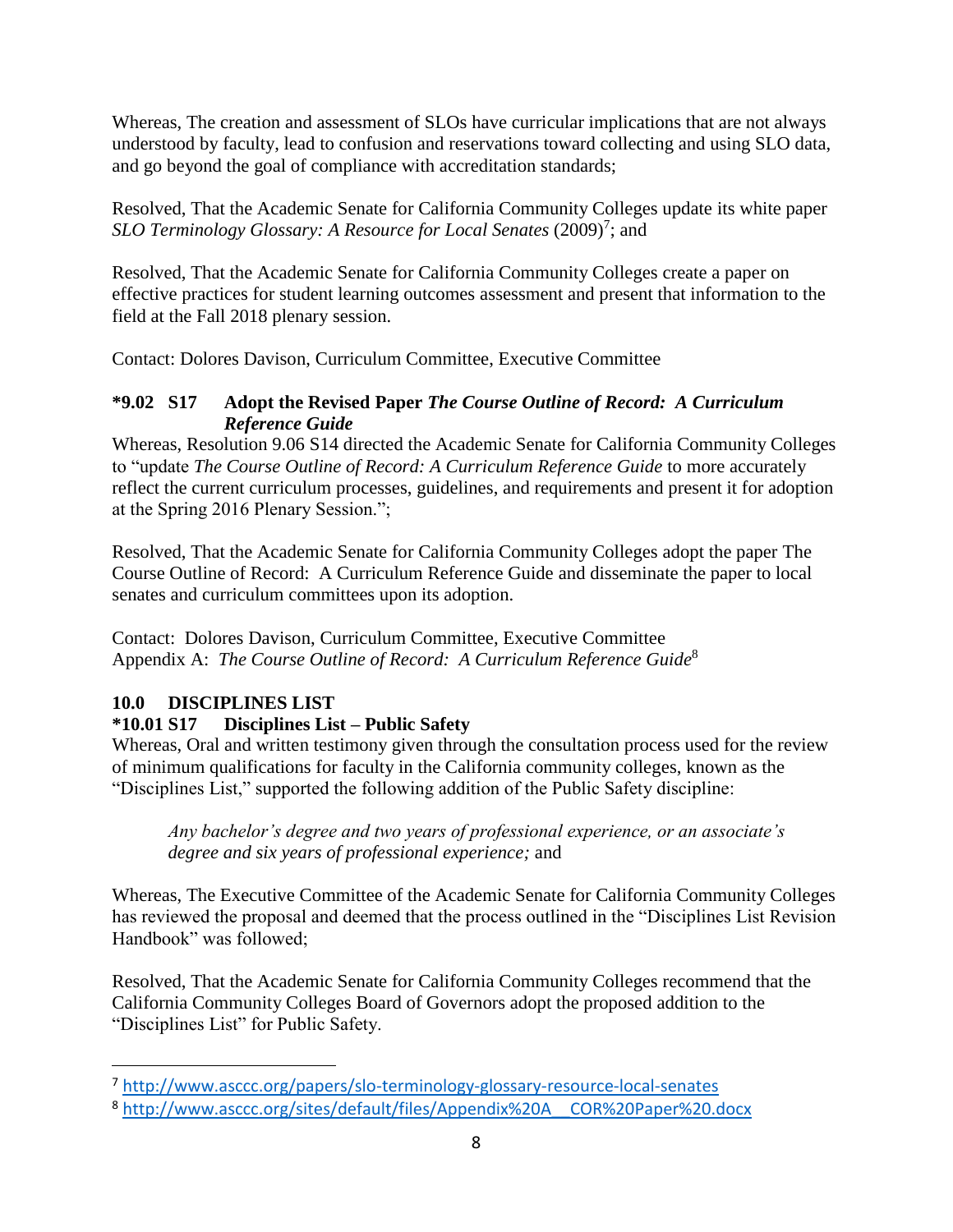Contact: John Freitas, Standards and Practices Committee, Executive Committee

See Appendix B: Disciplines Summary Report<sup>9</sup>

#### <span id="page-11-0"></span>**\*10.02 S17 Faculty Internship Minimum Qualifications in Disciplines Not Requiring a Master's Degree**

Whereas, Faculty internship programs provide valuable opportunities for prospective community college faculty to gain experience teaching or providing service to students while simultaneously completing the requirements for meeting the minimum qualifications for faculty;

Whereas, The Board of Governors Task Force on Workforce, Job Creation and a Strong Economy recognized through its recommendations the importance of faculty internships as a means to expand opportunities for industry professionals to teach in Career and Technical Education programs, specifically recommendation 14(e), which states:

*Develop and promote guidelines to implement Title 5 §53502, Faculty Internship Minimum Qualifications, for those disciplines for which a master's degree is not expected or required*; and

Whereas, The current minimum qualifications for faculty interns in disciplines not requiring a master's degree stated in Title 5 §53502(b) are not fully aligned with the minimum qualifications for credit faculty in disciplines not requiring master's degrees stated in Title 5 §53410, such as the use of the term "industry experience" instead of "professional experience" and the lack of a provision for interns who are completing or who have completed baccalaureate degrees, and this lack of alignment may present difficulties in developing the guidelines on faculty internship minimum qualifications recommended by the Strong Workforce Task Force;

Resolved, That the Academic Senate for California Community Colleges work with the Chancellor's Office to review, clarify, and develop as needed possible revisions to the minimum qualifications for faculty interns as stated in Title 5 §53502(b) for disciplines not requiring a master's degree in order to promote the expansion of faculty internship opportunities for industry professionals and report its findings by Fall 2017.

Contact: Stacey Searl-Chapin, Mt. San Jacinto College, Standards and Practices Committee

See Appendix C: Comparison of the language in Title 5 §53410 and §53502(b).

<sup>9</sup>[http://www.asccc.org/sites/default/files/Disciplines%20List%20Revision%20Proposals%20Sum](http://www.asccc.org/sites/default/files/Disciplines%20List%20Revision%20Proposals%20Summary2_3_2017.docx) [mary2\\_3\\_2017.docx](http://www.asccc.org/sites/default/files/Disciplines%20List%20Revision%20Proposals%20Summary2_3_2017.docx)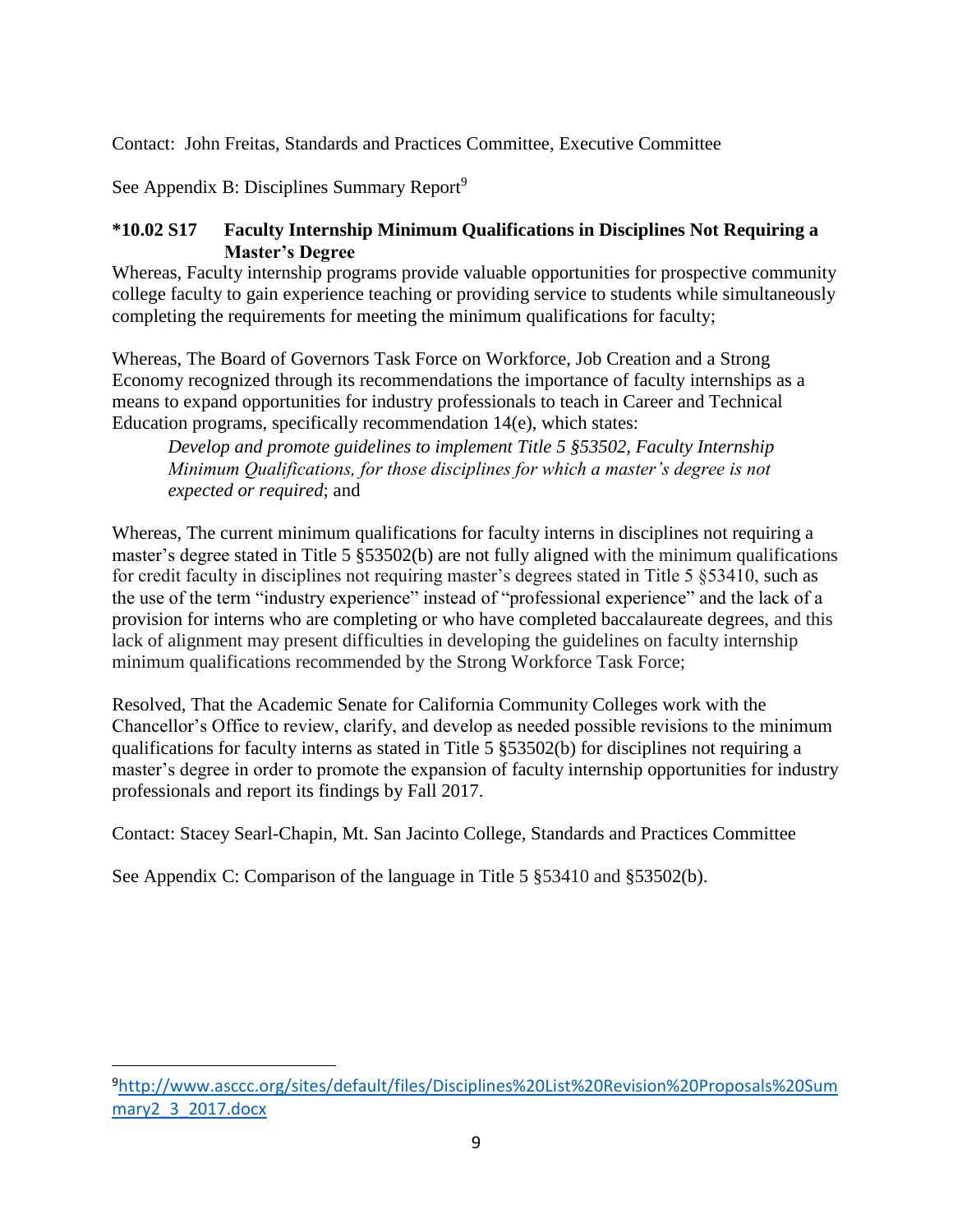#### <span id="page-12-0"></span>**\*10.03 S17 Review Experience Definitions for Disciplines Not Requiring a Master's Degree**

Whereas, Title 5 §53404 (last amended in 1994) defines experience, as required for faculty minimum qualifications, solely in terms of years of full-time experience; and

Whereas, The current requirement of basing the required experience in disciplines not requiring a master's degree on years of full-time experience emphasizes quantity of experience over quality of experience and excludes applicants who may be well-rounded in their fields but who have not worked full-time for the number of years required to meet the minimum qualifications stated in Title 5 §53410, thus reducing the pool of otherwise qualified applicants for faculty positions in those disciplines;

Resolved, That the Academic Senate for California Community Colleges work with discipline faculty to investigate applications of the current definitions of professional and occupational experience and report its findings by Fall 2017.

Contact: Eric Narveson, Evergreen Valley College, Standards and Practices Committee

#### <span id="page-12-1"></span>**\*10.04 S17 Review Experience Requirements for Disciplines Not Requiring a Master's Degree**

Whereas, The professional experience components of the minimum qualifications for faculty in disciplines not requiring a master's degree are identical regardless of whether or not the degree earned is in the discipline; and

Whereas, The lack of any credit from earning an associate's or bachelor's degree in the discipline directly related to the faculty member's teaching assignment towards the professional experience requirement disregards the expertise gained by completing a degree in that discipline;

Resolved, That the Academic Senate for California Community Colleges work with discipline faculty to explore the potential of revising the minimum qualifications for disciplines not requiring a master's degree in order to allow for appropriate credit for years of professional experience when an associate's or bachelor's degree is completed in the specific discipline and report its findings by Fall 2017.

Contact: Stacey Searl-Chapin, Mt. San Jacinto College, Standards and Practices Committee

#### <span id="page-12-2"></span>**\*10.05 S17 Equivalency Resources for Local Senates**

Whereas, The Academic Senate for California Community Colleges has long asserted that all faculty must exemplify what it means to be an educated person through the attainment of depth and breadth of knowledge and experience that is at least equal to the discipline-specific and general education requirements of a college degree;

Whereas, Applicants for faculty positions in the California community colleges who do not meet the minimum qualifications may demonstrate that their qualifications are equivalent to the minimum qualifications through a variety of means, depending on local policies, including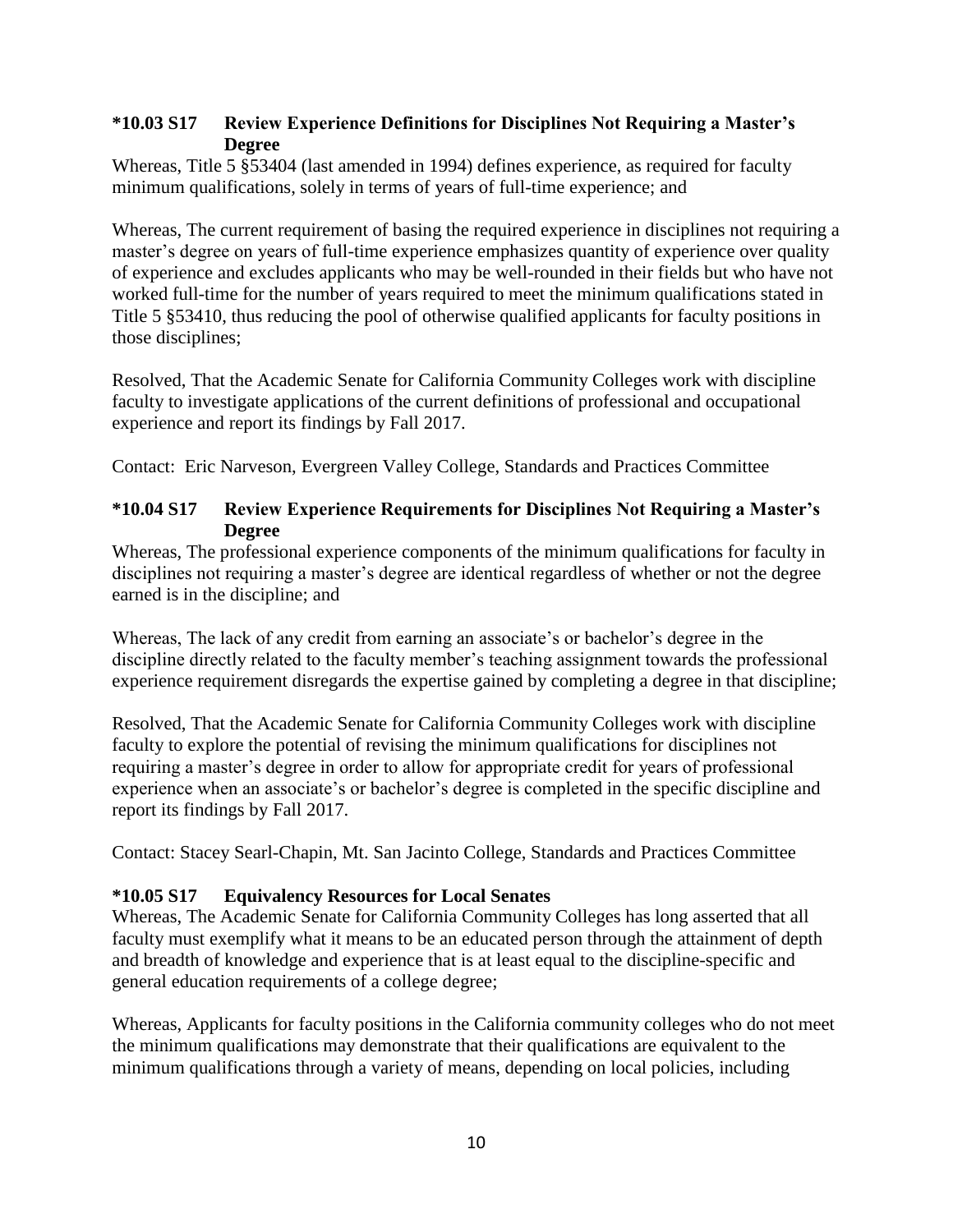through demonstrated completion of academic coursework in the discipline and in general education, through work experience, and through eminence; and

Whereas, Local senates often struggle with determining whether or not the qualifications of applicants with significant years of professional experience but with little or no formal academic preparation are equivalent to the minimum qualifications, particularly in the CTE disciplines, and would benefit from the availability of expanded resources for determining equivalencies to the minimum qualifications;

Resolved, That the Academic Senate for California Community Colleges work with faculty and other entities as appropriate to develop and disseminate resources that empower local senates to evaluate and assess, more effectively and with greater flexibility, the qualifications of applicants for faculty positions who have significant professional experience in the field but who have not completed formal academic work in the discipline and/or in general education and report the outcomes by Spring 2018.

Contact: Executive Committee

#### <span id="page-13-0"></span>**11.0 TECHNOLOGY**

#### <span id="page-13-1"></span>**11.01 S17 Using Savings from Adopting Canvas**

Whereas, Resolution 12.04 F14 "Using Anticipated Savings from Adopting the Common Course Management System to Support Online Faculty Professional Development Needs" urged "local senates and bargaining units to work with their administrations to ensure monetary savings from a district or college transitioning to a Common Course Management System (CCMS) be used primarily to support the professional development needs of distance education faculty making the transition to the new CCMS;"

Whereas, The Online Education Initiative (OEI) has adopted the Common Course Management System (CMS) Canvas for all distance education course offered though the OEI course exchange, OEI Exchange colleges are able to adopt Canvas at no cost for their Exchange and non-Exchange online course offerings, and colleges that are not participating in the OEI Exchange are able to adopt Canvas at a significant cost savings with 75% of the cost of Canvas paid for by the OEI;

Whereas, The governor's January 2017 budget proposal included \$8 million annually and ongoing to fund Canvas as the CMS for the entire California Community College System; and

Whereas, Even though the State of California may pay for Canvas in its entirety for the foreseeable future, the ongoing funding for professional development as well as the maintenance, improvement, and expansion of the technology infrastructure needed to support Canvas remains as required ongoing funding;

Resolved, That the Academic Senate for California Community Colleges strongly urge local senates to advocate to their administration that monetary savings resulting directly from the adoption of Canvas be utilized to fund faculty professional development, as well as the ongoing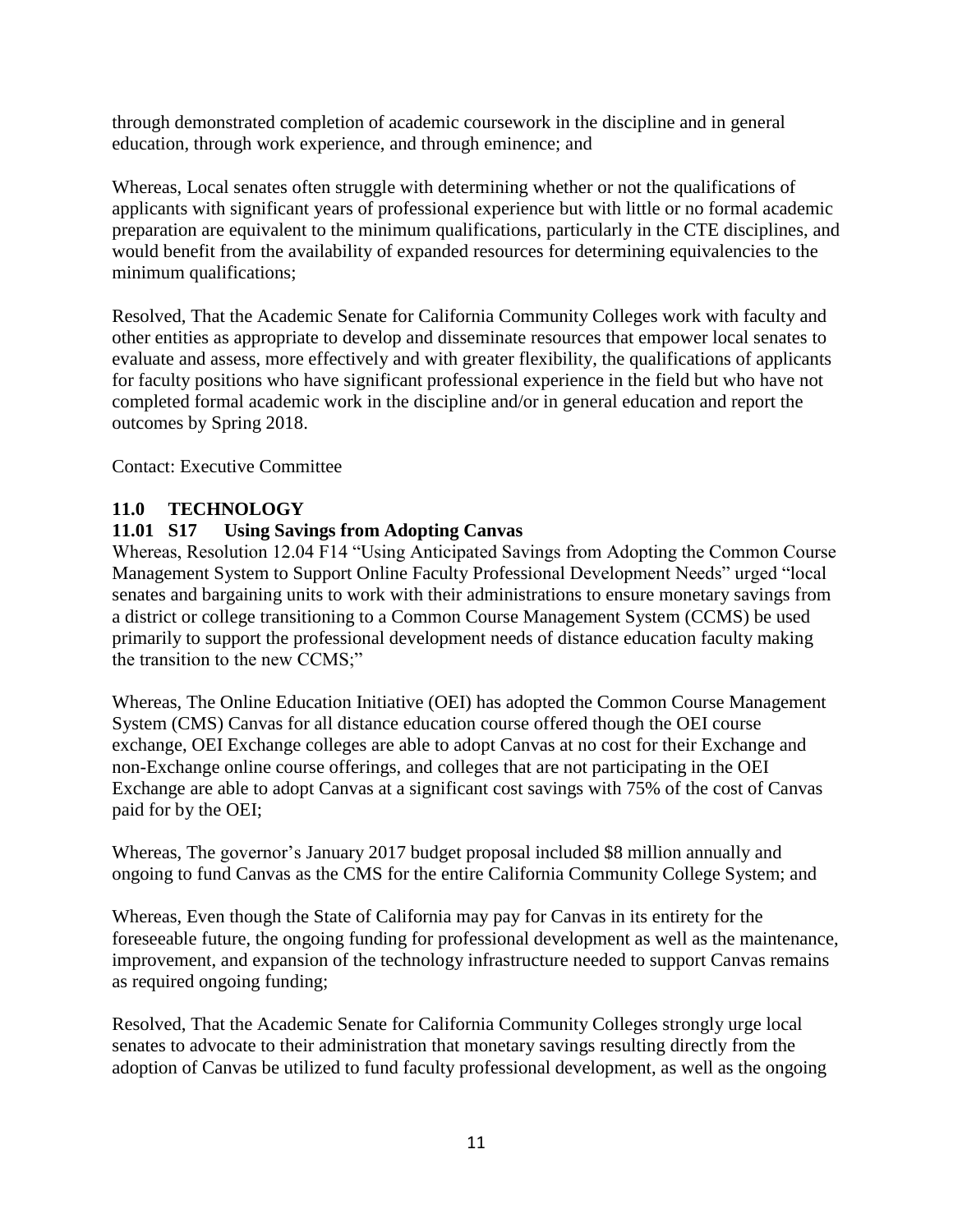maintenance, improvement, and necessary technology infrastructure for quality distance education programs.

Contact: LaTonya Parker, Moreno Valley College, Online Education Committee

#### <span id="page-14-0"></span>**11.02 S17 Expansion of the Online Course Exchange**

Whereas, The 2013-2014 Budget Act enacted the governor's Online Education Initiative to expand access to online education in the California Community College System and allocated \$16.9 million for that purpose, and furthermore the Chancellor's Office established the California Community College Online Education Initiative to realize this legislation through the creation of the Online Course Exchange ("Exchange");

Whereas, The Exchange promises to allow students to enroll in high quality online courses from colleges across the state through a centralized exchange, with potential for great benefit and opportunities for our students by providing additional access to courses needed for transfer and degree completion, and the 2016-2017 Budget Act (AB 1602) appropriated an additional \$20,000,000 to "expedite and enhance the adaptation and development of courses that are available through the online course exchange of the Online Education Initiative";

Whereas, It is important that efforts to expand the courses offered and colleges participating in the Exchange not compromise course quality or instructional integrity and that practices and policies focus on increasing student access and success across the system; and

Whereas, The Academic Senate for California Community Colleges is the collective faculty voice on academic and professional matters statewide and has long provided leadership for faculty on distance education matters through its position papers, resolutions, *Rostrum* articles and presentations;

Resolved, That the Academic Senate for California Community Colleges remind the Online Education Initiative (OEI) that faculty primacy in academic and professional matters applies to curriculum and academic standards, which includes the academic standards for development and offering of courses for the Exchange, and that any decisions directly impacting courses need to be made in consultation with the OEI Steering Committee and with input from the OEI Consortium;

Resolved, That the Academic Senate for California Community Colleges insist that high standards, including review of courses by trained faculty reviewers and determination of alignment with the OEI Course Design Rubric by those same faculty reviewers, remain in place to ensure that courses offered on the Exchange are of superior quality, of appropriate rigor, and offered and supported locally prior to being offered on the Exchange; and

Resolved, That the Academic Senate for California Community Colleges work with the Online Education Initiative to develop enrollment management criteria for managing the number of courses individual colleges have on the Exchange and managing the selection of courses offered on the Exchange.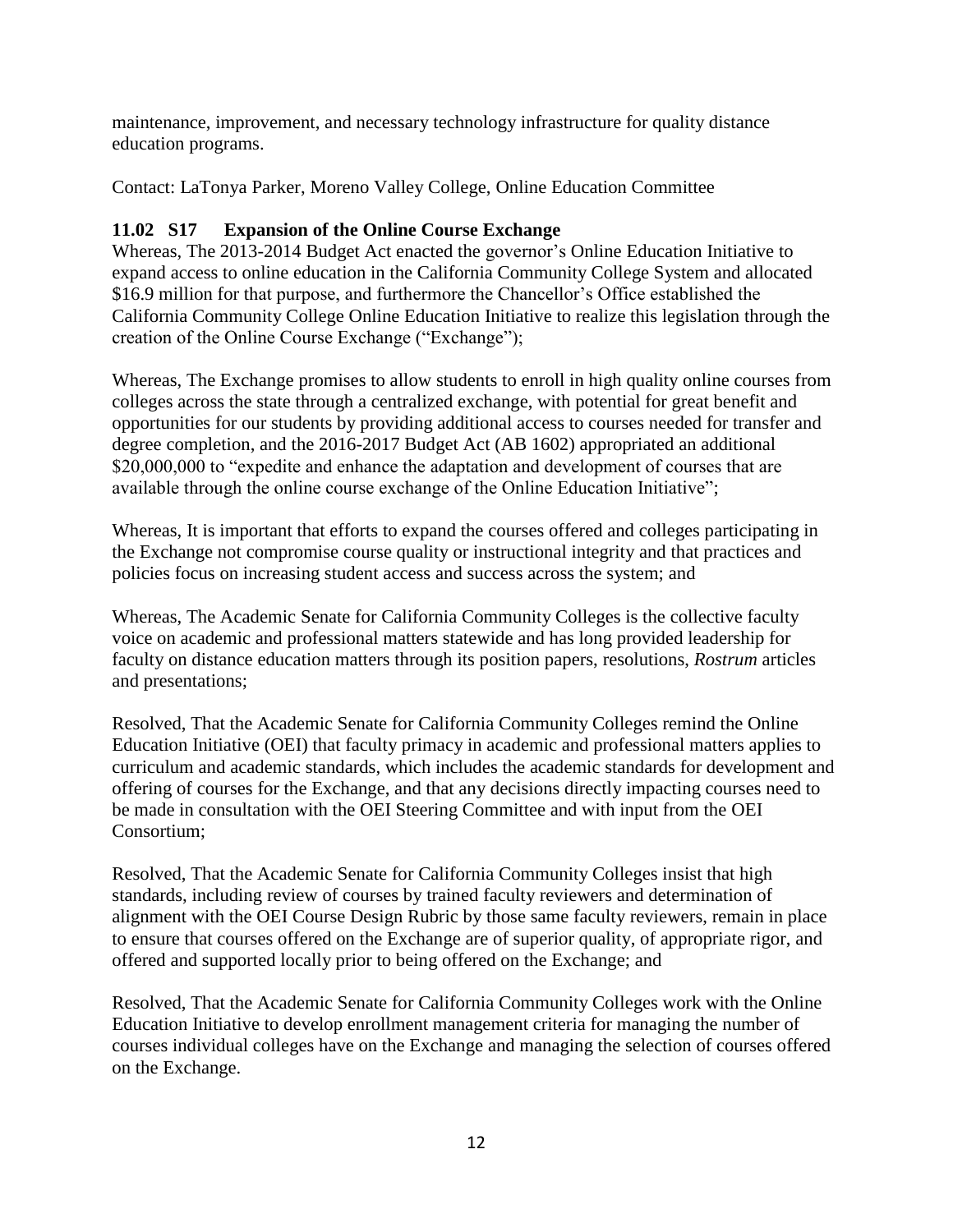Contact: Cheryl Aschenbach, Executive Committee

# <span id="page-15-0"></span>**13.0 GENERAL CONCERNS**

# <span id="page-15-1"></span>**\*+13.01 S17 Support for Federal Funding of Arts and Humanities Programs**

Whereas, Open access to the arts and humanities allows students of all backgrounds to acquire a broad awareness of history and cultural diversity, develop critical thinking skills, and learn empathy for human experiences of all kinds;

Whereas, Inherent in the mission of the California community colleges is the preparation of students for a rich, meaningful, and engaged life that goes beyond transfer and career preparation to helping students develop qualities of responsible citizenship;

Whereas, Federal funding for programs in the arts and humanities encourages diversity, creativity, and innovation; provides educational opportunities for underserved populations; provides oversight and accountability; and reduces barriers to public access to the arts and humanities due to income, disability, age, ethnicity, geographic location, and level of education; and

Whereas, The proposed federal budget that includes eliminating programs such as the National Endowment for the Arts (NEA) and the National Endowment for the Humanities (NEH), which constitute less than .01% of the federal budget<sup>10</sup>, will not only adversely affect United States cultural leadership in the world, but also result in a less enlightened civil society;

Resolved, That the Academic Senate for California Community Colleges affirm, in the strongest possible terms, its support for federal funding of programs in the arts and humanities as vital public goods and work with the Chancellor's Office, the Board of Governors, and other interested stakeholders to convey this message to California's state and federal elected leaders.

Contacts: Alex Immerblum, East Los Angeles College and Dan Wanner, Los Angeles City College, Area C

# <span id="page-15-2"></span>**17.0 LOCAL SENATES**

<span id="page-15-3"></span>**17.01 S17 Academic Senate Involvement in and Sign-off on Grants and Initiative Plans** Whereas, The Governor of California and state legislature have been instrumental in producing legislation that has transformed and continues to transform educational standards in the California Community College System, such as the Institutional Effective Partnership Initiative (IEPI), Strong Workforce Program (SB 66, 2016/Leyva), Adult Education/Non-Credit Initiative (AB86, Education Omnibus Trailer Bill, 2013-2014) and Student Success and Support Programs (SSSP) Initiative (SB1456, 2012/Lowenthal), and other special grants such as Zero Cost Textbook Degree (AB798, 2012/Bonilla);

 $\overline{a}$ <sup>10</sup> The Washington Post, [https://www.washingtonpost.com/lifestyle/style/with-elimination-of](https://www.washingtonpost.com/lifestyle/style/with-elimination-of-nea-and-neh-trumps-budget-is-worst-case-scenario-for-arts-groups/2017/03/15/5291645a-09bb-11e7-a15f-a58d4a988474_story.html)[nea-and-neh-trumps-budget-is-worst-case-scenario-for-arts-groups/2017/03/15/5291645a-09bb-](https://www.washingtonpost.com/lifestyle/style/with-elimination-of-nea-and-neh-trumps-budget-is-worst-case-scenario-for-arts-groups/2017/03/15/5291645a-09bb-11e7-a15f-a58d4a988474_story.html)[11e7-a15f-a58d4a988474\\_story.html](https://www.washingtonpost.com/lifestyle/style/with-elimination-of-nea-and-neh-trumps-budget-is-worst-case-scenario-for-arts-groups/2017/03/15/5291645a-09bb-11e7-a15f-a58d4a988474_story.html)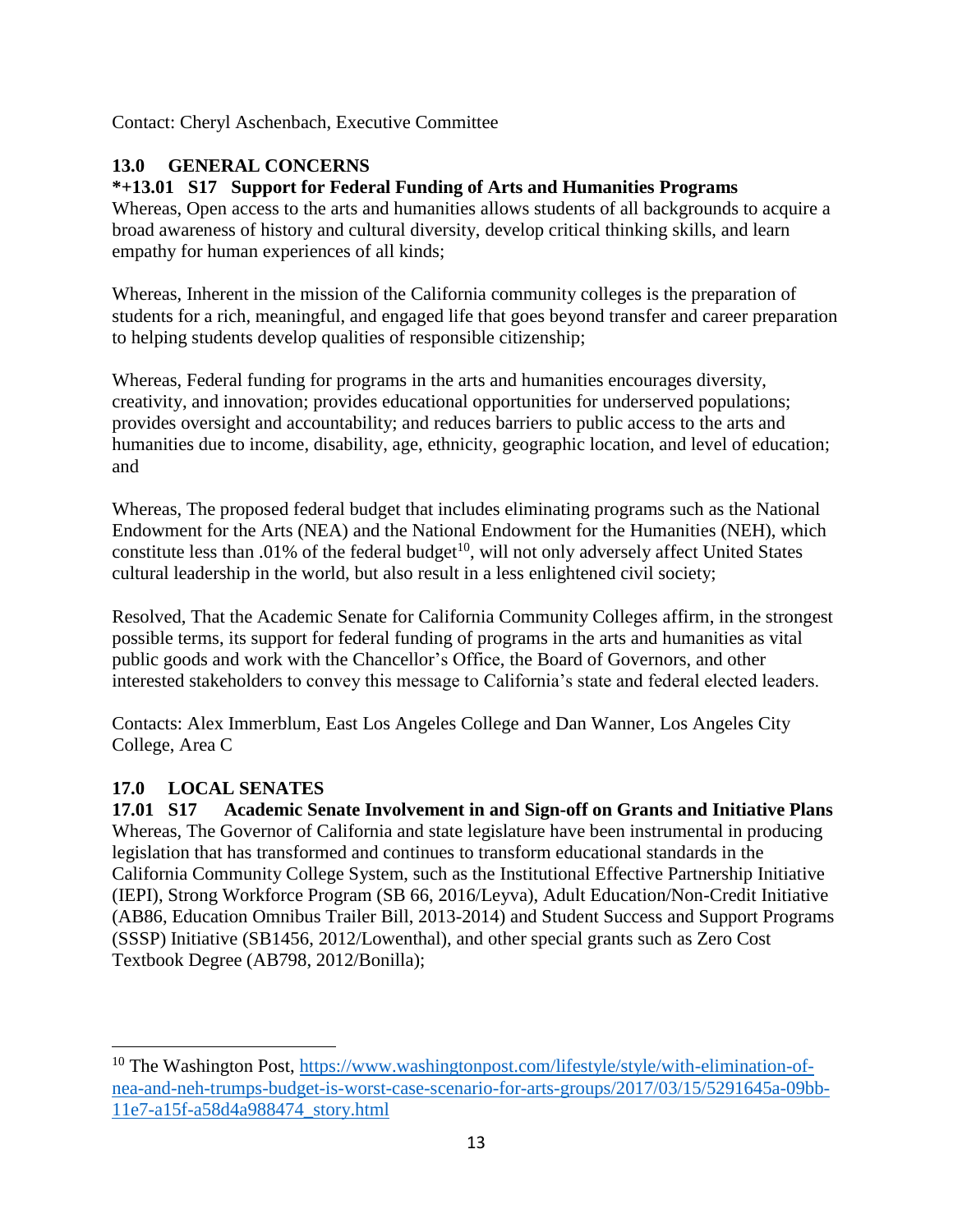Whereas, These state initiatives, programs, and grant proposals involve many academic and professional matters under faculty purview including student success, processes for program review, curriculum development, institutional planning, budget development and more;

Whereas, Districts and colleges have well-established processes for ensuring that decisionmaking is a participatory process and that faculty have primacy in making recommendations related to academic and professional matters; and

Whereas, The timeline for participation in these initiatives, programs, and grants are frequently hurried and do not allow for the collegial consultation process to occur;

Resolved, That the Academic Senate for California Community Colleges urge local senates to remain vigilant in their contributions to and review of grants, programs, and initiatives that fall under the purview of academic and professional matters; and

Resolved, That the Academic Senate for California Community Colleges urge the Chancellor's Office to include mechanisms, including a local academic senate signoff, that ensure local senate involvement in and approval of all state grants, programs, and initiatives that fall under the purview of academic and professional matters.

Contact: Wendy Brill-Wynkoop, College of the Canyons, Legislative and Advocacy

#### <span id="page-16-0"></span>**17.02 S17 Adequate Support and a Designated Point Person for Formerly Incarcerated Students**

Whereas, SB1391 (2014, Hancock) increased the California community college course offerings inside state prisons so that California community colleges are now teaching in-person in 32 of the state's 35 correctional facilities;

Whereas, Proposition 57 (2016) will increase the number of individuals being released from state correctional facilities, and will prioritize those individuals who are pursuing college courses while incarcerated;

Whereas, Individuals being released are encouraged to continue their pursuit of higher education when they return to their communities; and

Whereas, Formerly incarcerated students, like other special populations of students, face dramatic obstacles to accessing college service and academic programs without intentional direct support and outreach;

Resolved, That the Academic Senate for California Community Colleges recommend that local senates work with their college administrators to designate and publicize a point of contact responsible for supporting formerly incarcerated students and helping those students connect with appropriate support services at the college; and